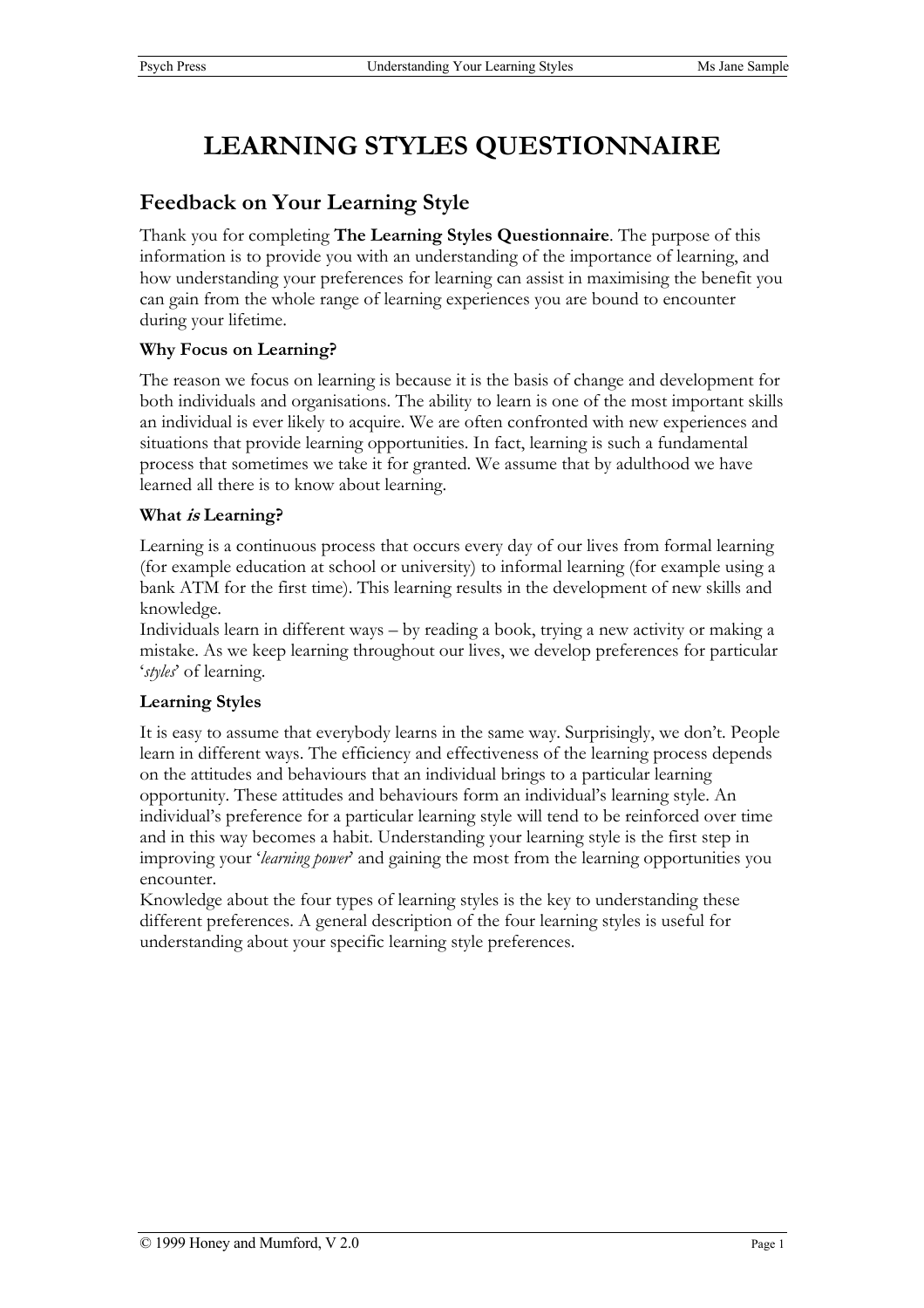### **Learning Style Descriptions**

| Reflector                                  | Activist                                     |
|--------------------------------------------|----------------------------------------------|
| Reflectors prefer to view things from      | Activists enjoy new and challenging          |
| different perspectives with an opportunity | activities, and benefit most from learning   |
| to plan ahead, attend to detail and look   | through experience and working with          |
| for the meaning of things.                 | others.                                      |
| <b>Theorist</b>                            | Pragmatist                                   |
| Theorists benefit most from learning       | Pragmatists learn most easily through        |
| through models, theories or concepts, and  | <i>immediate practical application of</i>    |
| analysing ideas logically within           | activities, with an obvious link between     |
| structured environments.                   | subject matter and 'real life' applications. |

The four Learning Styles are linked with the steps we go through when we learn:



Realising that people can be more effective learners if they are aware of their learning style preferences, Peter Honey and Alan Mumford developed the Learning Style Questionnaire in 1982 to identify learning style preferences. The questionnaire results are designed to help people understand how they might learn best, and how they can develop and enhance their learning skills.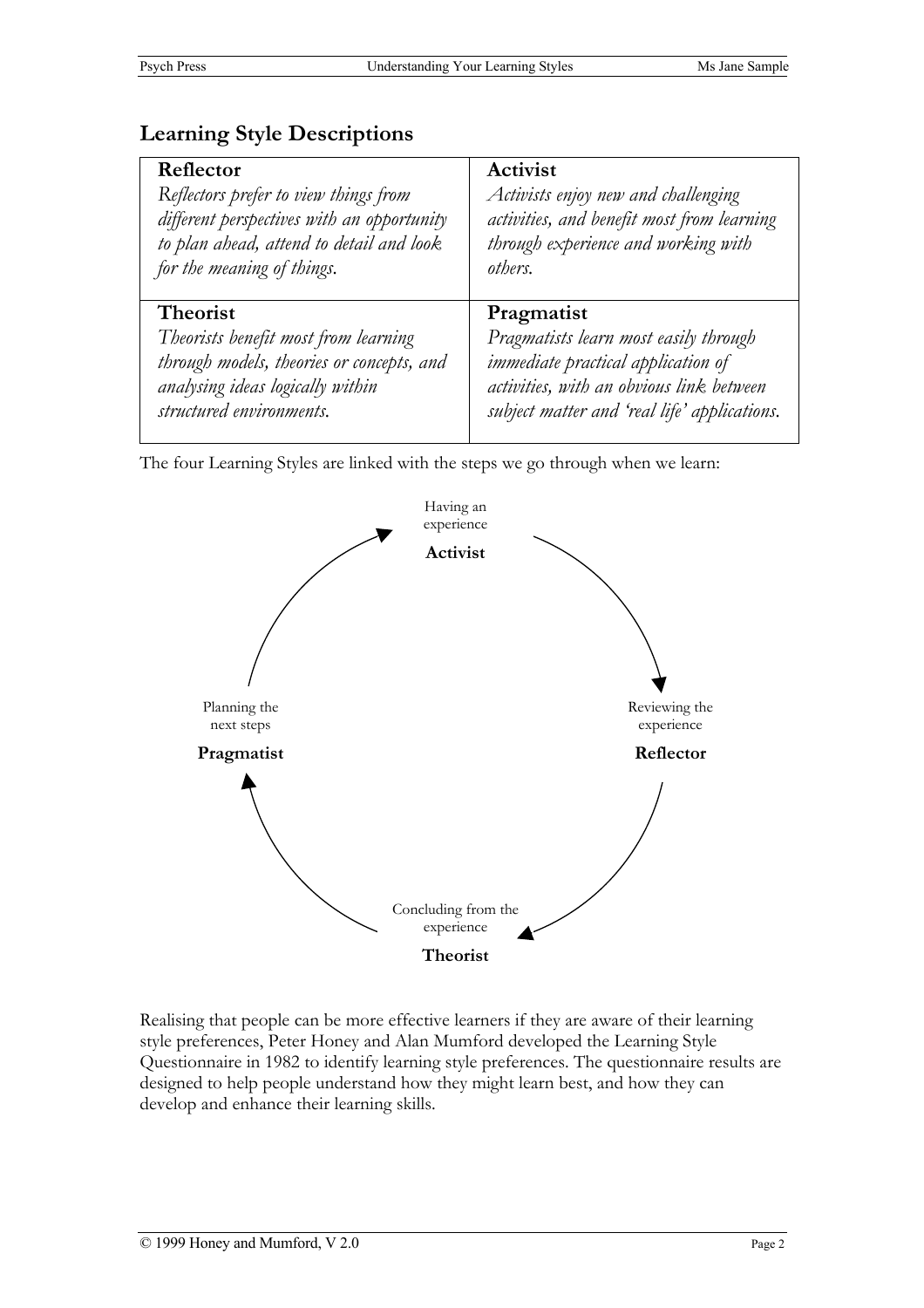#### **You and Your Learning Style**

This outline is designed to provide you with information about your learning style and how you can apply this to a range of learning situations such as formal learning, informal learning and on-the-job learning. The benefits you gain could assist you in your personal growth and in your career progression.

Knowing how you think about issues and learn from your experiences is an important process in self-management. We believe that through discovering more about your learning preferences through **The Learning Styles Questionnaire** and this Feedback Report, such insights will place you in a better position to develop a range of personal and work-related skills.

#### **Individuals can use The Learning Styles Questionnaire to help them:**

- Learn how to learn more effectively;
- Learn how to develop and use existing learning strengths more effectively;
- Develop additional learning skills;
- Understand their natural preferences for gathering, organising and using information to make decisions;
- Predict how they might respond to certain supervisory, management or team challenges;
- Decide the best way they can make a contribution to a team; and
- Develop their careers.

#### **Organisations can use The Learning Styles Questionnaire to:**

- Assist trainers understand individual preferences in learning styles;
- Provide training which complements individual learning styles;
- Help trainers and training programs to achieve maximum results;
- Tailor learning experiences for individuals by emphasising learning methods, not teaching methods;
- Predict and appropriately manage trainee behaviour;
- Help managers create formal and informal learning opportunities for staff;
- Assist staff to effectively develop new skills and knowledge;
- Create personal development plans;
- Maximise the impact of development centres or development workshops;
- Develop teams or project groups that can learn and apply knowledge and experience quickly and effectively; and
- Assist in the development of learning organisations which use knowledge as a sustainable competitive advantage.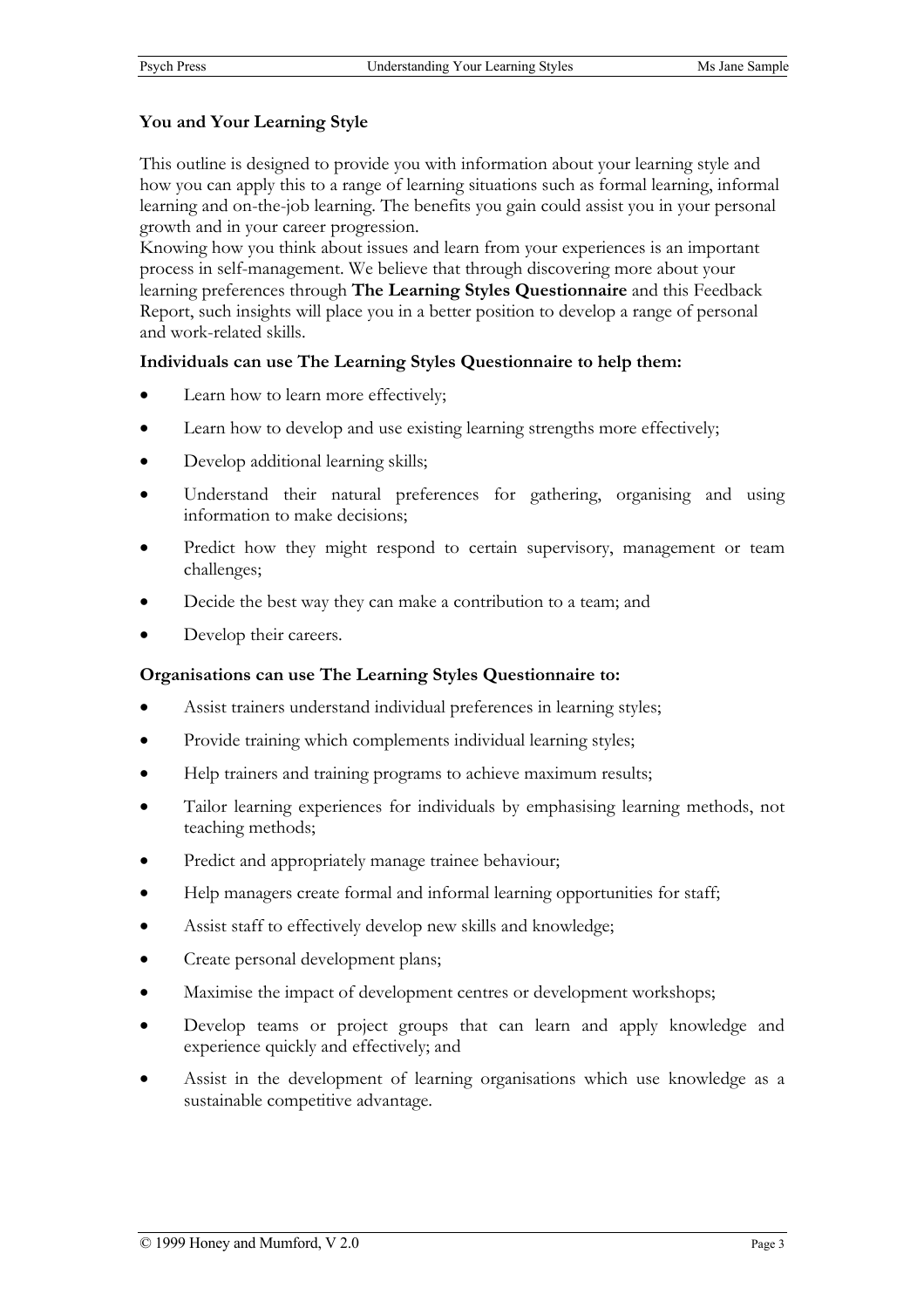### **Learning Styles Descriptions**

Your preferred learning style is one of the four learning styles or a combination of these learning styles. A description of the four learning styles is detailed below.

### **Activists**

Activists involve themselves fully and without bias in new experiences. They enjoy the here and now and are happy to be dominated by immediate experiences. They are openminded, not sceptical and this tends to make them enthusiastic about trying anything new. Their philosophy is "I'll try anything once". Activists tend to act first and consider the consequences afterwards. Their days are filled with activity. They tackle problems by brainstorming. As soon as the excitement from one activity has died down, they are busy looking for the next. They tend to thrive on the challenge of new experiences but are bored with implementation and longer term consolidation. They are gregarious people constantly involving themselves with others and in doing so, may seek to centre all activities around themselves.

### **Reflectors**

Reflectors like to stand back to ponder experiences and observe them from many different perspectives. They collect data, both first hand and from others, and prefer to think about it thoroughly before coming to any conclusion. The thorough collection and analysis of data about experiences and events is what counts so they tend to postpone reaching definitive conclusions for as long as possible. Their philosophy is to be cautious. They are thoughtful people who like to consider all the possible angles and implications before making a move. Reflectors prefer to take a back seat in meetings and discussions. They enjoy observing other people in action. They listen to others and get the drift of the discussion before contributing their own opinions and thoughts. They tend to adopt a low profile and have a slightly distant, tolerant and unruffled air about them. Their actions culminate from a '*big picture*' which includes the past as well as the present and others' observations as well as their own.

### **Theorists**

Theorists adapt and integrate observations into complex but logically sound theories. They think problems through in a vertical, step-by-step, logical way. They assimilate disparate facts into coherent theories. They tend to be perfectionists who won't rest easy until things are tidy and fit into a rational scheme. They like to analyse and synthesise. They are keen on basic assumptions, principles, theories, models and systems thinking. Their philosophy revolves around rationality and logic. "If it's logical, it's good". Questions they frequently ask are; "Does it make sense?", "How does this fit with that?" or "What are the basic assumptions?" Theorists tend to be detached, analytical and dedicated to rational objectivity rather than anything subjective or ambiguous. Their approach to problems is consistently logical. This is their '*mental set*' and they rigidly reject anything that doesn't fit with it. They prefer to maximise certainty and feel uncomfortable with subjective judgements, lateral thinking and anything flippant.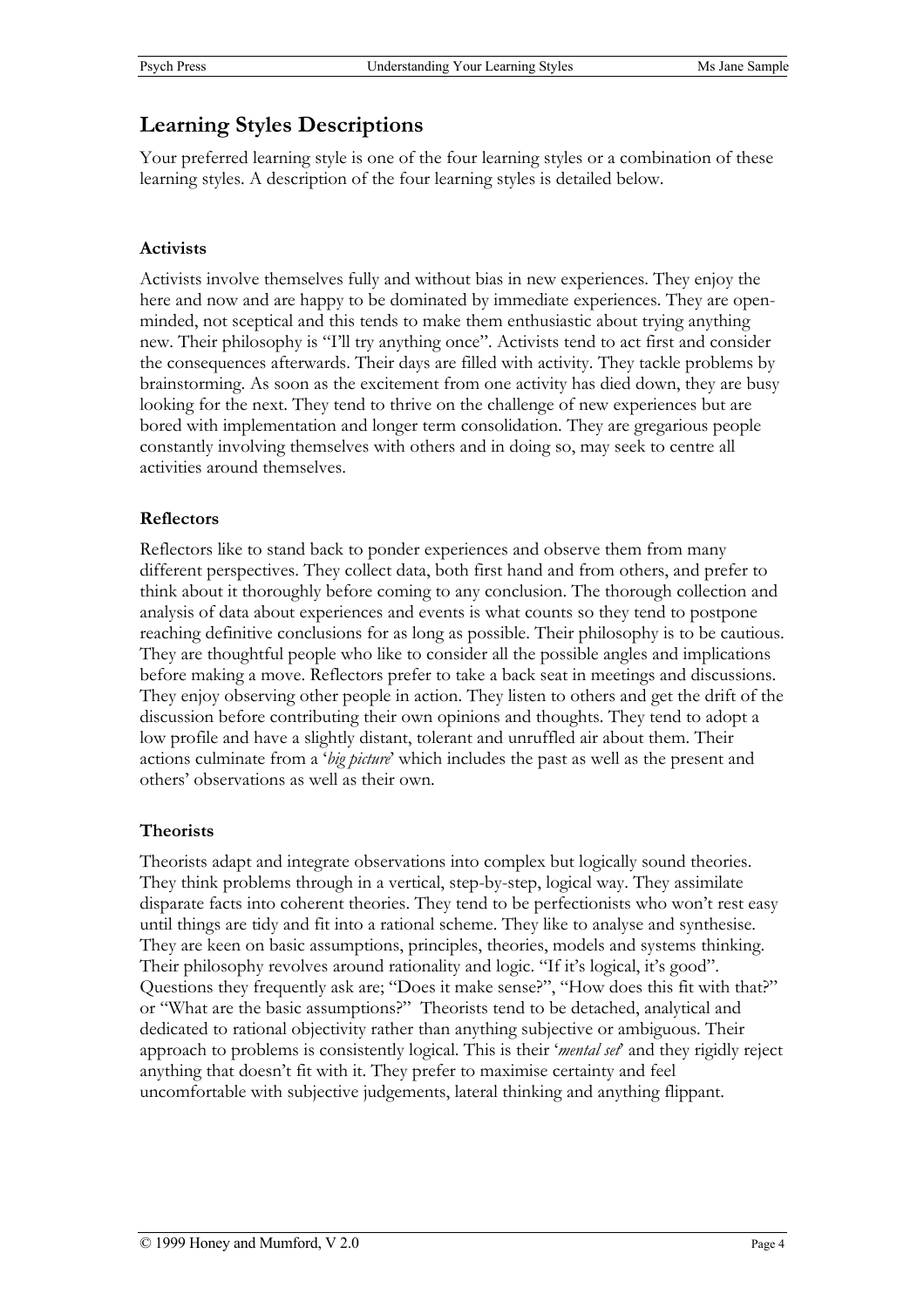### **Pragmatists**

Pragmatists are keen to try out new ideas, theories and techniques to see if they work in practice. They positively search out new ideas and take the first opportunity to experiment with applications. They are the sort of people who return from management courses brimming with new ideas that they want to try out in practice. They like to get on with things and act quickly and confidently on new ideas that attract them. Pragmatists tend to be impatient with ruminating and open-ended discussions. They are essentially practical, down-to-earth people who like making practical decisions and solving problems. They respond to problems and opportunities '*as a challenge*'. Their philosophy is: "There is always a better way" and "If it works, it is good".

# **Interpreting Your Results**

The results come from your responses to statements that asked you about how you typically approach a range of different learning situations.

In order for you to best understand your results, it is important to remember that **The Learning Styles Questionnaire** compares your results against a group drawn from the general population. Because the maximum score for each scale is 20, at first you might conclude that the highest of your four scores is your predominant learning style. However this is not necessarily so. The number of questions you agree with has been compared with the results of a sample group who also completed the questionnaire. In this way, your score will show your preference for a particular learning style compared to other people. For instance, a temperature of 22 might be cool or hot, depending on whether you are in Alice Springs or Antarctica. It is the comparison which is important.

The graph below displays your current scores on each of the four major learning styles: Activist, Reflector, Theorist and Pragmatist.

| Learning<br><b>Style</b> | Score | <b>Very Low</b> | Low | Moderate | High | Very High |  |
|--------------------------|-------|-----------------|-----|----------|------|-----------|--|
| Activist                 | 18    |                 |     |          |      |           |  |
| Reflector                | 4     | 0000            |     |          |      |           |  |
| Theorist                 | 10    |                 |     |          |      |           |  |
| Pragmatist               | 15    |                 |     |          |      |           |  |

# **Learning Styles**

As seen above, your learning styles, in order of most preferred to least preferred, are:

- Activist;
- Pragmatist;
- Theorist: and
- Reflector.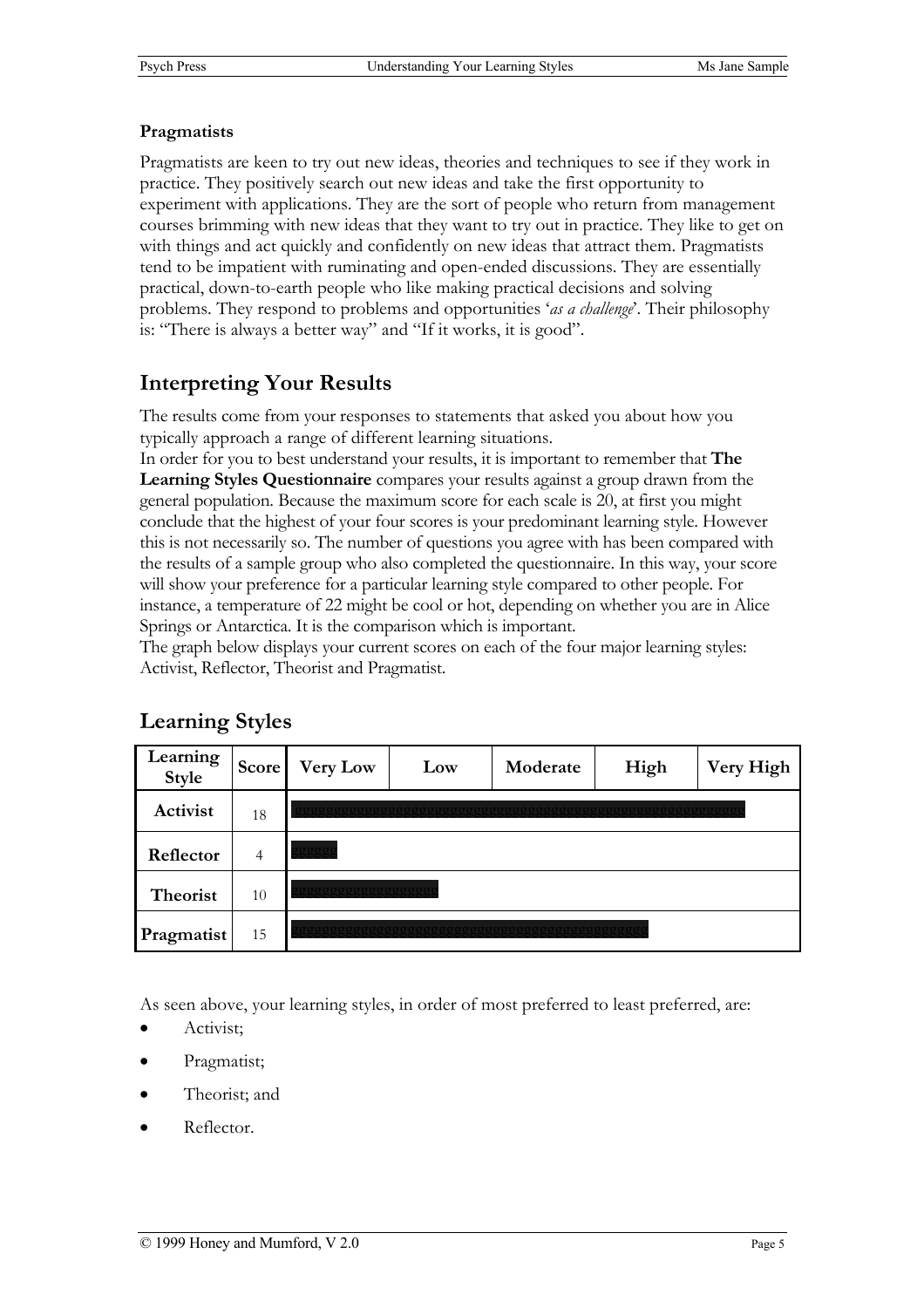# **Matching Learning Activities to Styles**

### **Preferred Learning Styles**

Having read and understood your preferred learning styles, Activist and Pragmatist, it might be useful to consider the range of activities which are most likely to fit with these styles. You will probably learn more, and more quickly, by matching your proposed learning activities with your preferred learning styles.

### **Activist**

Your preference for the Activist style was identified as **Very Strong**. Below we list learning activities that suit this style, along with learning activities that may not be as effective. By practising the activities that suit Activists, you may increase your ability in this learning style.

Activists are likely to learn best from:

- Opportunities to work with other people, or as part of a team
- Flexible situations without the constraint of rules and guidelines
- The opportunity to tackle problems 'head-on'
- New challenges and experiences

Activists may learn less efficiently from:

- Having to take a passive role
- Working alone
- Repetitive, monotonous tasks
- Situations where there are inflexible rules or instructions
- Theoretical explanations of a problem

#### **Pragmatist**

Your preference for the Pragmatist style was identified as **Strong**. Below we list learning activities that suit this style, along with learning activities that may not be as effective for the Pragmatist learner.

Pragmatists are likely to learn best from:

- Understanding the 'real world' application
- The opportunity to 'try things out'
- Having a clear structured plan with a definable purpose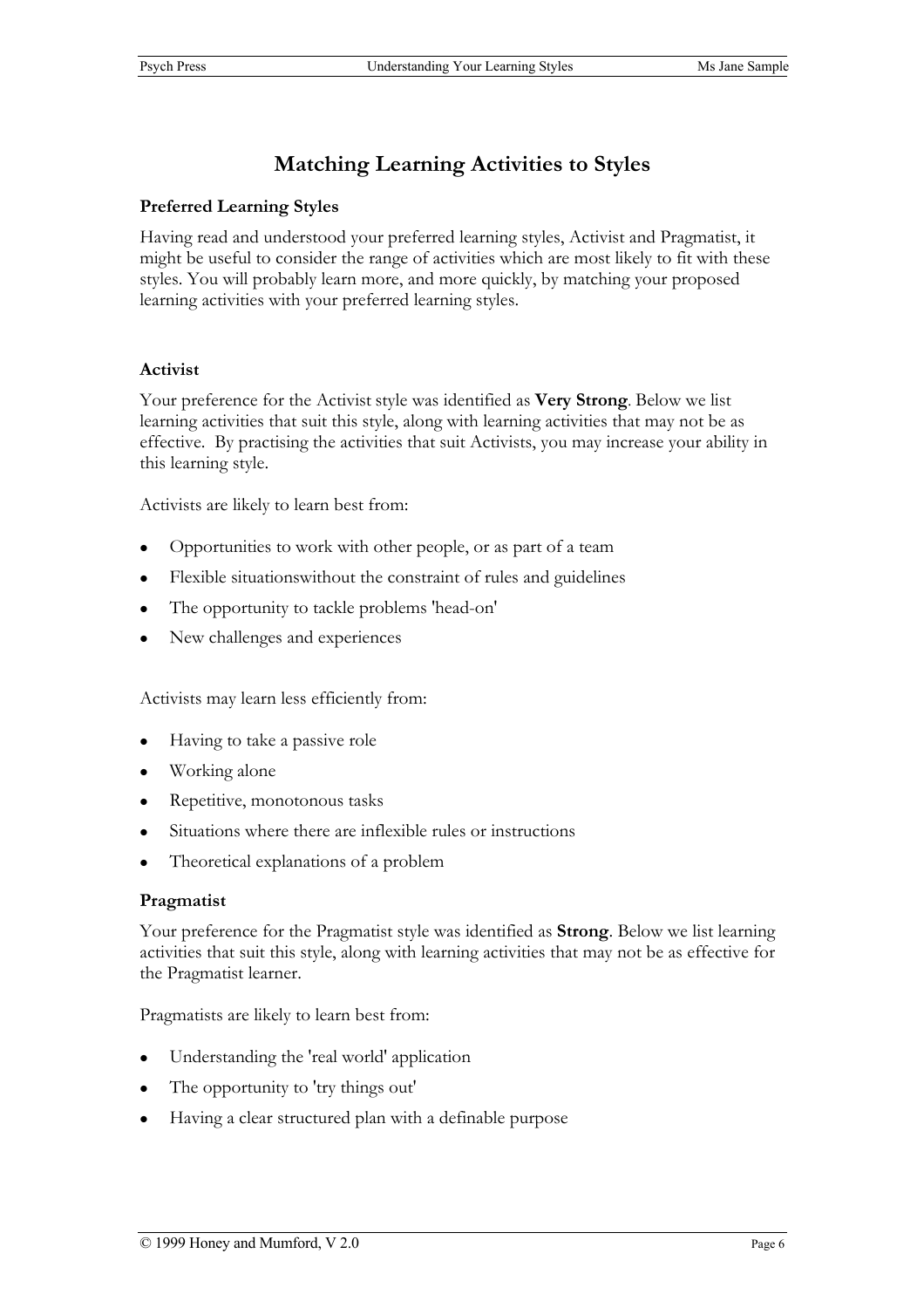Pragmatists learn less efficiently from:

- Tasks where the practical application is not obvious
- Having to work in a group
- Tasks where discussion and interaction are required

#### **Weaker Learning Styles**

Certain activities will be less compatible with your preferred Learning Style. Although the first reaction might be to "avoid this approach at all costs", sometimes you may be faced with a need to learn in a manner not suited to your natural Learning Style. When this occurs, you might need to consciously adopt a different approach, give yourself more time or make other adjustments to make the learning activity more comfortable.

#### **Theorist**

Your preference for the Theorist style was identified as **Low**. Below we list learning activities that suit this style, along with learning activities that may not be as effective. By practicing the activities that suit Theorists, you may increase your ability in this learning style.

Theorists are likely to learn best from:

- Infomation that is presented in a theoretical framework
- Opportunities to analyse information and develop a plan
- Being able to explore the associations and relationships between things

Theorists may learn less efficiently from:

- Tasks where objectives are not clearly stated
- Having to interact or discuss with others
- $\bullet$  The practical aspects

#### **Reflector**

Your preference for the Reflector style was identified as **Very Low**. Below we have listed learning activities that suit this style, along with learning activities that may not be as effective for the Reflector learner.

Reflectors are likely to learn best from: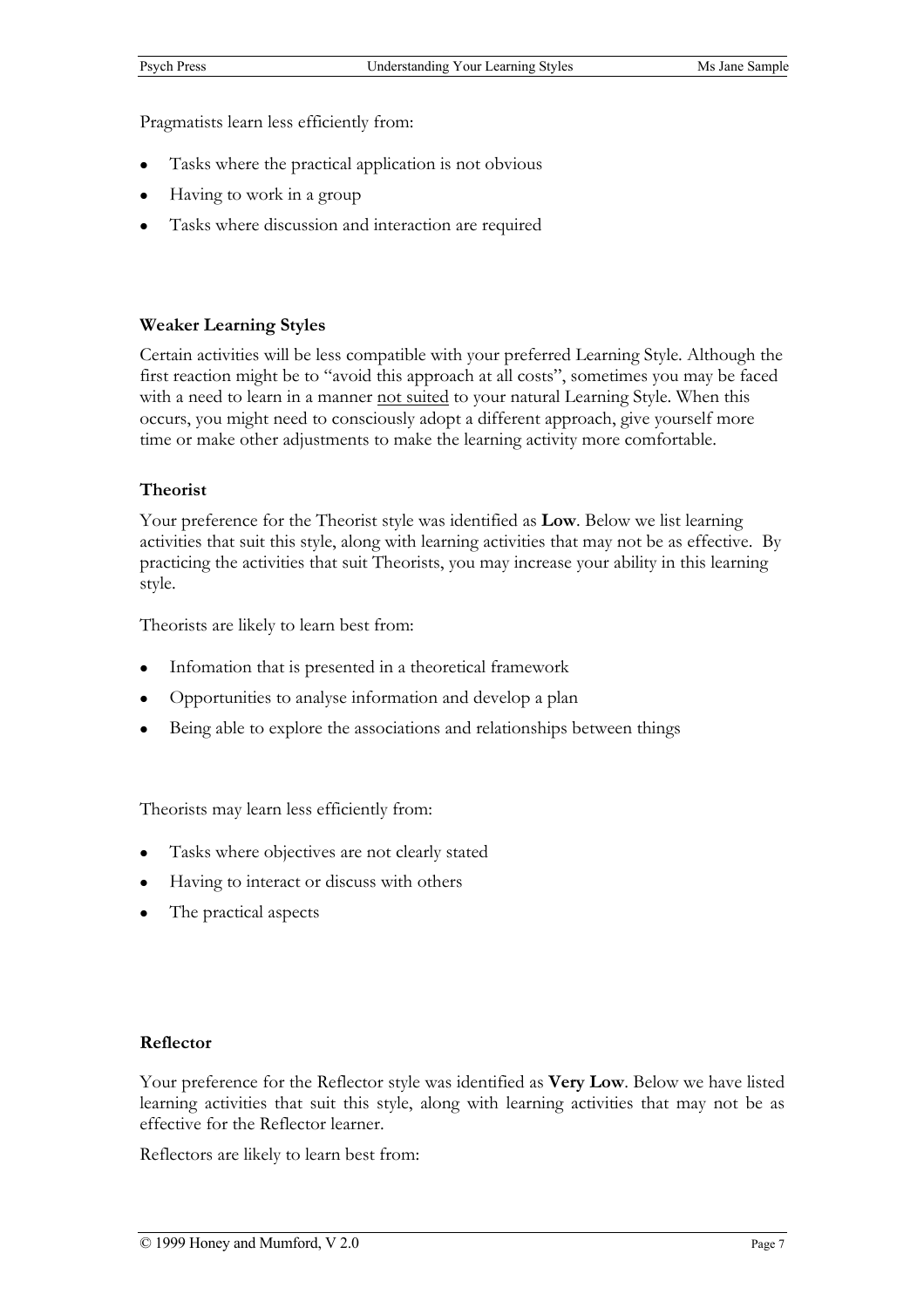- Opportunities to think about what has been learned
- Listening to and observing others
- Thinking ideas through before acting on them
- Working at their own pace which allows them to be thorough and careful

Reflectors learn less efficiently from:

- Activities that lack planning
- Having to work under the pressure of time
- Being forced to take shortcuts

# **Other Areas Which Can Be Affected by Learning Styles**

### **Communicating with Others**

By understanding the learning style of another person, you will be able to present information in a more useful and efficient manner. This knowledge can assist you in being more efficient, and more persuasive. Communication is particularly relevant in sales roles.

Psychologists have conducted considerable research in sales environments and concluded that different personality types need to be approached in different ways. It is very likely that the same would hold true for Learning Styles. At the very least, understanding learning styles can shift the focus from the product or service being sold, to the buyer and the best way to form a relationship with them. The interpersonal interaction between a buyer and seller has been found to have the most impact on the outcome of sales scenarios.

In our lives we are constantly interacting with and influencing others as we operate at home at work and with friends. The lessons from business and sales are very relevant to how we manage our personal lives.

### **Working in Teams**

Knowledge of your Learning Style can also help you to increase your effectiveness and level of contribution as a team member. Knowledge of individual Learning Style preferences can assist a group to work more productively.

You will find Learning Styles helpful in understanding how people like to contribute, their possible influence on other team members and how the overall effectiveness of the team can be improved. You may also like to consider the best way you can make a contribution to the team, and how you might respond to team challenges.

In group problem-solving contexts, knowledge of learning style preferences can assist by providing a guide to how the problem can be viewed from different perspectives by involving others with different learning styles. This approach will invariably yield a range of different responses. This approach can be used by either an individual or a team, where the objective is to avoid a '*group think*' and when generating the widest range of possible solutions and approaches is required.

Used in this context, you will find **The Learning Styles Questionnaire** a valuable tool to assist individuals form the most high-value and productive teams that can contribute to the development of an organisation's competitive advantage.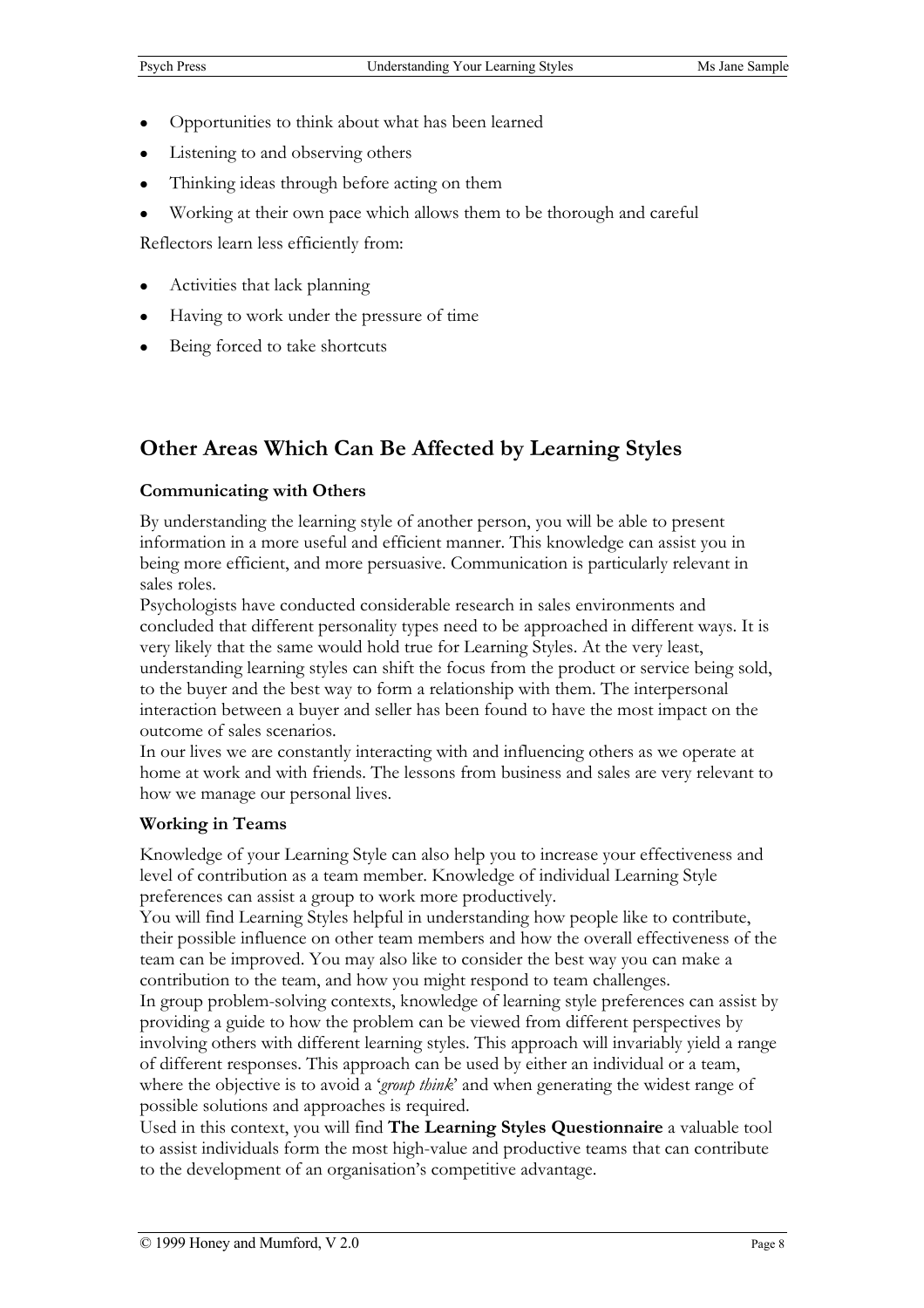# **Next Steps**

It is hoped that this Feedback Report is a useful introduction to understanding and using Learning Styles in your chosen context. Honey and Mumford have been researching and writing about learning styles since well before the first publication of **The Learning Styles Questionnaire** in 1982. The various publications that have resulted from this work are listed below, should you wish to explore this area in greater detail. Some of these resources are particularly useful if you are responsible for developing or managing others, or creating an organisation which bases its competitive advantage on learning … about new markets, new methods, new products, new processes … and new ways of thinking. If you would like further information about any of the products below, please contact us.

If we can assist in linking you with other individuals or companies who have used the instruments in contexts similar to yours, please contact us as we would be delighted to help. If you are planning any research or have ideas or experiences to offer, we would be delighted to listen … and learn. Please just call.

# **Additional Resources**

**The Manual of Learning Styles,** by Peter Honey and Alan Mumford

An introduction to learning styles with advice on how to administer and interpret **The Learning Styles Questionnaire**. /

**The Learning Environment Questionnaire: How to Manage Your Learning Environment,** by Peter Honey and Alan Mumford

A practical manual to help any manager become better at creating and sustaining a learning environment. It includes advice on how to use and interpret the two versions of the learning environment questionnaire, one for the individual and one for upward feedback. **101 Ways to Develop Your People, Without Really Trying!** by Peter Honey

This book is a practical guide to work based learning. It is packed with ideas that any manager, in any function, at any level, in any organisation, can use to help people learn and develop.

**How to Choose the Right Development Method,** by Alan Mumford

This substantive manual gives expert advice to trainers and developers on how to choose methods that suit different needs and learners' learning style preferences. Coaching, distance learning, role playing, technology based training, case studies are among the sixteen methods examined in detail.

### **Other References by the Same Authors**

- 1. Honey, P. (1983). Learning Styles their relevance to Training Courses. Training Officer.
- 2. Honey, P. (1984). Learning Styles and Self Development. Training & Development.
- 3. Honey, P. & Povah, N. (1986). Self Development: Overcoming the Paradox. Industrial & Commercial Training.
- 4. Honey, P. & Lobley, R. (1986). Learning from Outdoor Activities: Getting the Balance Right. Industrial & Commercial Training.
- 5. Honey, P. (1987). The Iterative Secret. Management Education and Development, 18(1).
- 6. Honey, P. (1988). You Are What You Learn. Nursing Times, 84(36).
- 7. Honey, P. (1989). Trials & Tribulations, The Guardian.
- 8. Honey, P. (1990). Confessions of a Learner. Training & Development, 2.